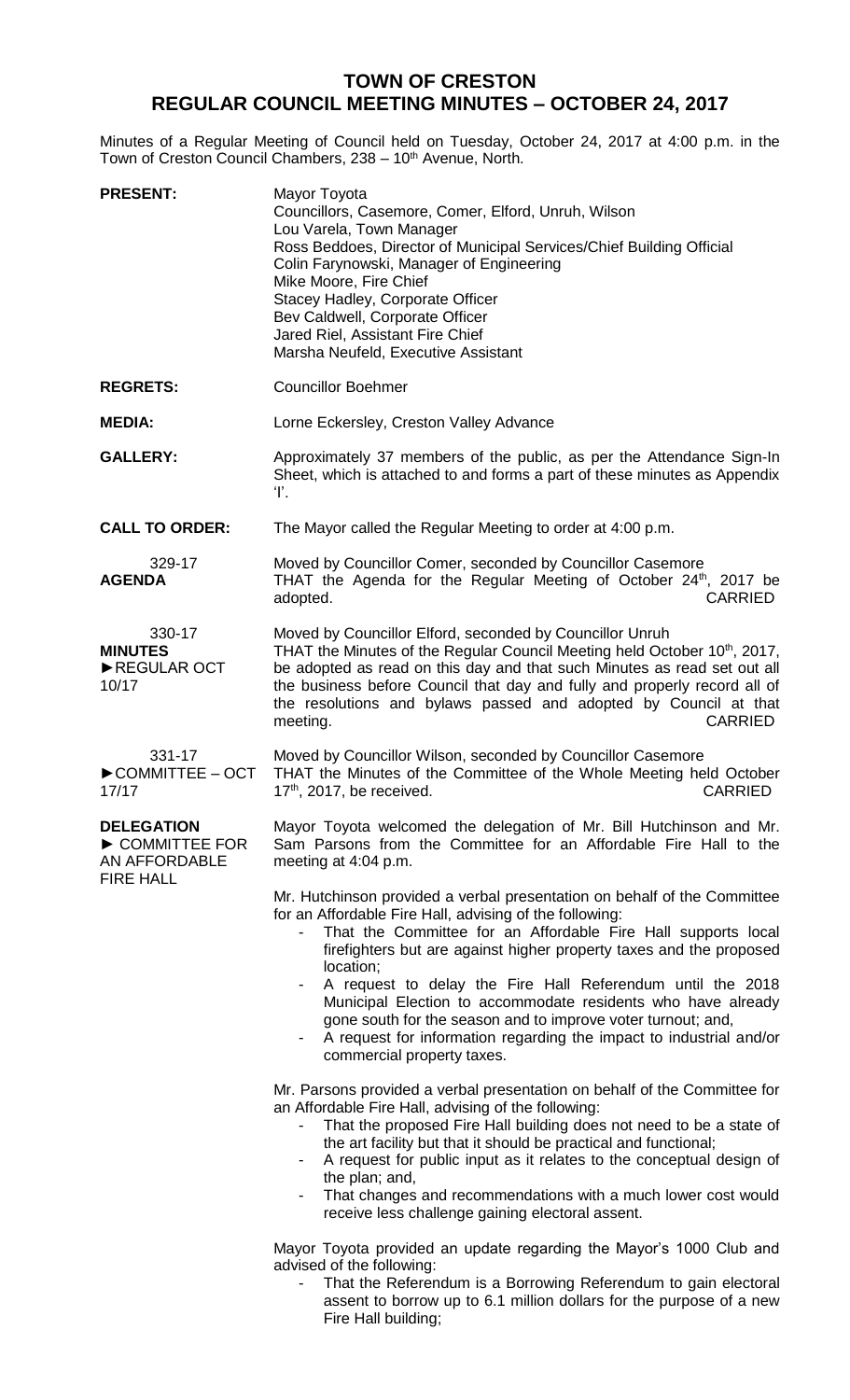- That the conceptual design of dorm and training rooms, and the location can be further refined with public input;
- That mail ballot voting will be available once the General Voting Day is set by the Chief Election Officer and that during the 2017 Municipal By-Election approximately ten (10) mail ballots were received (23 in 2014);
- That the referendum process has been designed to provide more time than a municipal election to establish factual information and voting preferences; and,
- That questions will be received during the Question Period portion of the Agenda.

Moved by Councillor Casemore, seconded by Councillor Elford

THAT Council Committee Recommendations No. 1 to 2, from the October 17<sup>th</sup>, 2017 Regular Committee of the Whole Meeting, be adopted as follows:

**RECOMMENDATION NO. 1:**

THAT the Draft Southeast Drainage Basin Study be received, THAT staff is authorized to request an amendment to the Southeast Drainage Basin Study to reflect a one (1) in five (5) year storm; AND FURTHER, THAT staff is directed to bring forward the Southeast Drainage Basin Study to a future Regular Council meeting upon finalization of the Study. CARRIED

### **RECOMMENDATION NO. 2:**

THAT Ltr #589 from First Creston Scouts, requesting a donation of sand, be received; THAT Council approves a donation of twelve yards of sand, to be delivered to the Creston Branch of Scouts Canada, at a cost of \$250.00; AND FURTHER, THAT \$250.00 be transferred from Council's Discretionary Grant fund, to the Public Works budget, for the cost of the sand, manpower, equipment and deliver of the sand. CARRIED

Moved by Councillor Unruh, seconded by Councillor Comer THAT Ltr #601 from the Committee for an Affordable Fire Hall regarding a request to delay the Fire Hall Referendum be received. CARRIED

Moved by Councillor Elford, seconded by Councillor Wilson THAT Ltr #600 from the Ministry of Forests, Lands and Natural Resource Operations, regarding a request for a letter of support for the extension of the operation of the Creston Valley Wildlife Management Area be received; AND FURTHER, THAT the Town of Creston supports the use of the existing Interpretive Centre and associated programming located at the Creston Valley Wildlife Management Area, while all the local governments of the Creston Valley in cooperation with the Province of British Columbia explore opportunities for retaining and potentially relocating the Interpretive Centre. CARRIED

335-17 ►APPOINTMENTS OF CHIEF ELECTION OFFICER AND DEPUTY CHIEF ELECTION OFFICERS

Moved by Councillor Elford, seconded by Councillor Casemore THAT Ltr #602 from the Town Manager, regarding election officer appointments for the 2017 Fire Hall Referendum, be received; THAT Stacey Hadley be appointed Chief Election Officer, and that Bev Caldwell and Donna Cassel be appointed Deputy Election Officers for the 2017 Referendum as it relates to the proposed new Fire Hall building; AND FURTHER, THAT in lieu of financial compensation for performing their duties with respect to the Referendum process, Stacey Hadley and Donna Cassel each be awarded five (5) days paid leave and Bev Caldwell be compensated at straight time for hours worked with respect to the Referendum process, with time being charged to the 2017 Referendum Budget. CARRIED

336-17 ►REQUEST FOR FUNDING – **CRESTON** MINISTERIAL ASSOCIATION

Moved by Councillor Wilson, seconded by Councillor Unruh THAT Ltr #605 from the Creston Ministerial Association regarding a request for funding for the 2017 Christmas Hamper Program be received; AND FURTHER, THAT Council approves the request for funding from the Creston Ministerial Association for the 2017 Christmas Hamper Program in the amount of \$1,000 dollars with funds being allocated from Council's Discretionary Grant budget. The contract of the CARRIED

**COUNCIL COMMITTEE** 332-17

RECOMMENDATIONS ► SOUTHEAST DRAINAGE BASIN **STUDY** 

► FIRST CRESTON SCOUTS REQUEST FOR SAND

333-17 ► COMMITTEE FOR AN AFFORDABLE FIRE HALL

334-17 ►REQUEST FOR LETTER OF SUPPORT – CVWMA INTERPRETIVE **CENTRE**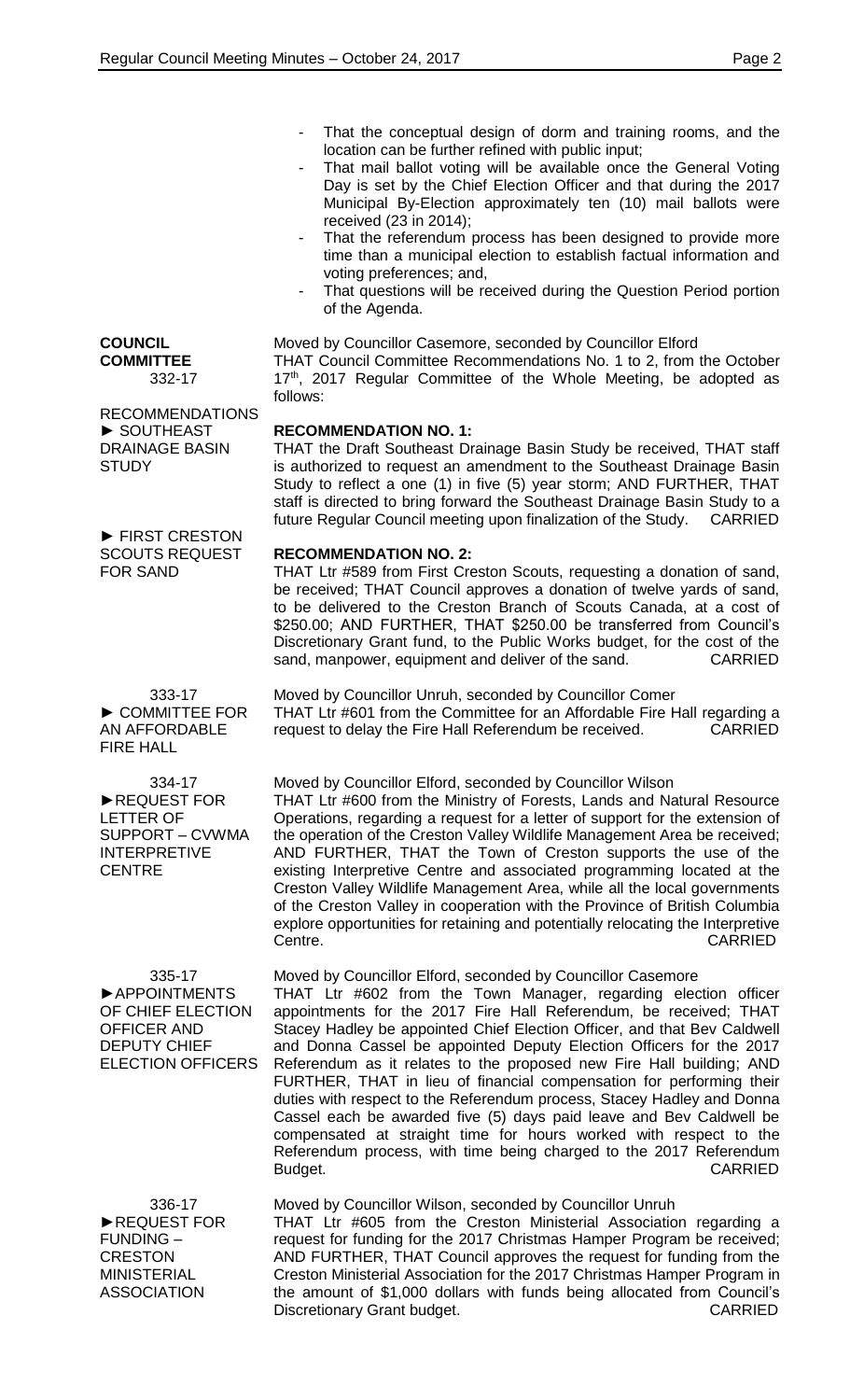*Councillor Elford left the meeting at 4:38 p.m. declaring a conflict of interest with respect to the development variance request (DVP #05/17) as he was a volunteer of the Creston Museum Project.*

 337-17 ►DVP #05/17 219 DEVON STREET

The Director of Municipal Services conducted the Development Variance Permit DVP #05/17 Hearing:

- a) The Town of Creston has received an application for a Development Variance Permit from the Creston & District Historical & Museum Society (the owner) to vary Zoning Bylaw No. 1123, Zone Community Use (P-1), Section 2.3, Minimum Setbacks, *"Front lot line setback of 3 metres"* to *"Front lot line setback of 2 metres",* subject to all legal requirements, to allow for the construction of a covered artefact display area, on the property legally described as Lot 2, District Lot 524, Kootenay District, Plan 4720, and located at 219 Devon Street.
- b) 17 Notices were mailed on Friday, October 13, 2017.
- c) No written or verbal submissions were received by staff at Town Hall.
- d) The Director of Municipal Services asked if there were any comments from the public. Mr. J. Ryckman of the Creston & District Historical & Museum Society apologised for the necessary permits not being acquired prior to construction advising that there was a miscommunication between the Museum and the Creston Valley Rotary Club as to which organization was to obtain the permits and that the project is a partnership between the Creston Rotary Club and the Creston & District Historical & Museum Society.
- e) The Director of Municipal Services advised that Council has the option to either deny or approve the application.

Moved by Councillor Wilson, seconded by Councillor Comer THAT Council authorizes issuance of Development Variance Permit DVP-05/17 to the Creston & District Historical & Museum Society (the owner) to vary Zoning Bylaw No. 1123, Zone Community Use (P-1), Section 2.3, Minimum Setbacks, *"Front lot line setback of 3 metres"* to *"Front lot line setback of 2 metres",* subject to all legal requirements, to allow for the construction of a covered artefact display area, on the property legally described as Lot 2, District Lot 524, Kootenay District, Plan 4720, and located at 219 Devon Street; AND FURTHER, THAT Administration is directed to process the said Permit. The contraction of the CARRIED

*Councillor Elford returned to the meeting at 4:42 p.m.*

Moved by Councillor Elford, seconded by Councillor Wilson THAT the verbal presentation as given by the Director of Municipal Services regarding a request for Creston Community Forests Corporation to construct the Lower Goat Mountain Recreational Trail be received; AND FURTHER, THAT Council authorizes the Creston Community Forest Corporation to construct the proposed Lower Goat Mountain Recreational Trail through portions of Town owned land, legally described as:

- a) Parcel A (See 151318-I) of Block 21, District Lot 892, Kootenay District, Plan 698 (with exceptions);
- b) The North ½ of Lot 21, District Lot 892, Kootenay District, Plan 698 (with exceptions); and
- $\mathsf{C}$
- d) Sublot 128, District Lot 4595, Kootenay District, Plan X31;

AND FURTHER, THAT staff bring forward costs for the supply and install of an informational kiosk to be located at the trail head, for 2018 Budget consideration. CARRIED

## **BYLAWS**

►BYLAW NO. 1862

338-17 ►LOWER GOAT MOUNTAIN

RECREATION TRAIL

Moved by Councillor Unruh, seconded by Councillor Casemore THAT Officers and Employees Bylaw No. 1862, 2017, be adopted. CARRIED

Moved by Councillor Comer, seconded by Councillor Wilson THAT Business Licence Bylaw No. 1793, 2017, be adopted. CARRIED

339-17 (ADOPTION)

340-17 ►BYLAW NO. 1793 (ADOPTION)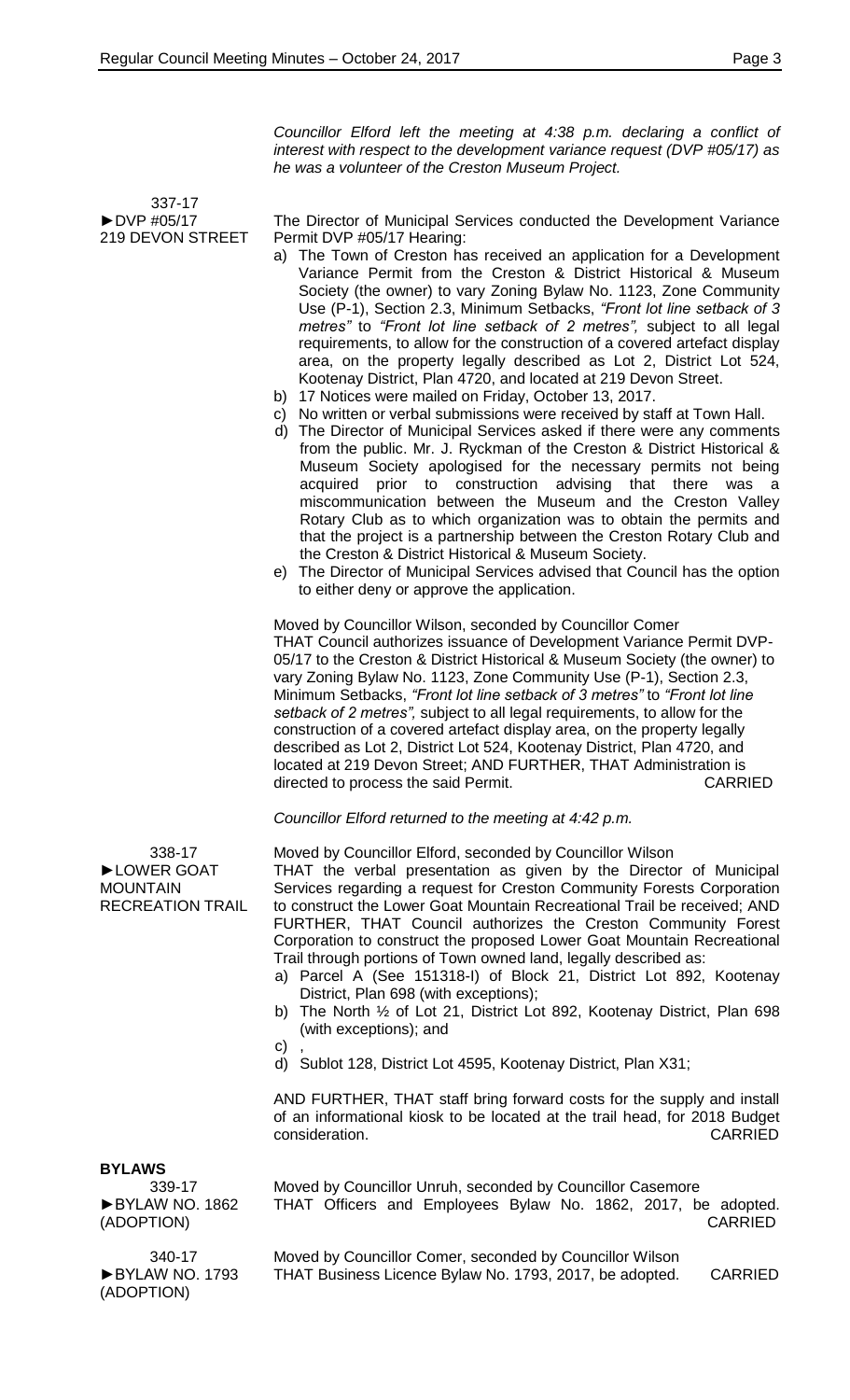| C<br>L<br>o. |  |
|--------------|--|
|--------------|--|

| <b>REPORTS OF REPS.</b><br>CLR CASEMORE                                                                        | Councillor Casemore reported on his attendance at the Ducks Unlimited                                                                                                                                                                                                                                                                                                                                                                                                                                                                                                                                           |
|----------------------------------------------------------------------------------------------------------------|-----------------------------------------------------------------------------------------------------------------------------------------------------------------------------------------------------------------------------------------------------------------------------------------------------------------------------------------------------------------------------------------------------------------------------------------------------------------------------------------------------------------------------------------------------------------------------------------------------------------|
| CLR COMER                                                                                                      | dinner and the Fire Hall Referendum Open Houses.<br>Councillor Comer reported on her attendance at a Networking meeting, a                                                                                                                                                                                                                                                                                                                                                                                                                                                                                      |
|                                                                                                                | Columbia Basin Trust Symposium and the Fire Hall Referendum Open<br>Houses.                                                                                                                                                                                                                                                                                                                                                                                                                                                                                                                                     |
| CLR ELFORD                                                                                                     | Councillor Elford reported on his attendance at a Creston Community<br>Trails Committee meeting, a Creston Education Centre meeting and the<br>Fire Hall Referendum Open Houses.                                                                                                                                                                                                                                                                                                                                                                                                                                |
| CLR UNRUH                                                                                                      | Councillor Unruh reported on her attendance at a Creston Valley Chamber<br>of Commerce meeting, a Winter Festival meeting and the Fire Hall<br>Referendum Open Houses.                                                                                                                                                                                                                                                                                                                                                                                                                                          |
| CLR WILSON                                                                                                     | Councillor Wilson reported on her attendance at a Networking meeting, the<br>Creston Kootenay Foundation meeting, an Arts Council meeting, a<br>Creston Valley Chamber of Commerce meeting and the Fire Hall<br>Referendum Open Houses.                                                                                                                                                                                                                                                                                                                                                                         |
| MAYOR TOYOTA                                                                                                   | Mayor Toyota participated in the Lower Kootenay Band Fry Bread<br>Competition and reported on his attendance at Regional District of Central<br>Kootenay meetings, a Creston Valley Kootenay Lake Tourism Advisory<br>meeting, a Columbia Basin Trust Symposium, the Creston Education<br>Centre meeting and the Fire Hall Referendum Open Houses.                                                                                                                                                                                                                                                              |
| 341-17<br>RECEIVE<br><b>REPORTS</b>                                                                            | Moved by Councillor Elford, seconded by Councillor Wilson<br>THAT the verbal Reports of Council, be received.<br><b>CARRIED</b>                                                                                                                                                                                                                                                                                                                                                                                                                                                                                 |
| <b>GIVING OF NOTICES</b>                                                                                       | COTW - Nov. 21, Dec. 5, 2017<br>COUNCIL – $2^{nd}$ & $4^{th}$ Tuesdays of each month; Nov. 14, 28, and Dec. 12,<br>2017<br>SANTA CLAUSE PARADE - Dec. 2, 2017<br>CPR HOLIDAY TRAIN - December 12, 2017 @ 9:45 a.m.                                                                                                                                                                                                                                                                                                                                                                                              |
| <b>QUESTION PERIOD</b><br>FIRE HALL<br><b>REFERENDUM</b>                                                       | Members of the Gallery enquired on the potential property tax impact of a<br>new Fire Hall with respect to properties outside of Town of Creston<br>boundaries, that receive fire series from the Town.                                                                                                                                                                                                                                                                                                                                                                                                         |
|                                                                                                                | Members of the Gallery also provided information with respect to potential<br>funding opportunities that may be investigated to reduce borrowing.                                                                                                                                                                                                                                                                                                                                                                                                                                                               |
|                                                                                                                | Staff advised that potential funding opportunities (grant programs) for a<br>new Fire Hall are being researched to reduce borrowing.                                                                                                                                                                                                                                                                                                                                                                                                                                                                            |
|                                                                                                                | Staff also advised that only areas that receive service from the Town of<br>Creston, who do not have their own Fire Hall will financially contribute to<br>the proposed new Fire Hall based on the Regional District of Central<br>Kootenay's request for continued service provision.                                                                                                                                                                                                                                                                                                                          |
|                                                                                                                | Mayor Toyota advised that these questions should be referred to their<br>Area Director.                                                                                                                                                                                                                                                                                                                                                                                                                                                                                                                         |
| 342-17<br><b>MOVE TO CLOSED</b><br><b>MEETING</b>                                                              | Moved by Councillor Comer, seconded by Councillor Casemore<br>THAT by authority of the Community Charter, this meeting is closed from<br>the public and/or news media, pursuant to Sub-Section 90(1)(c) and (e).<br><b>CARRIED</b>                                                                                                                                                                                                                                                                                                                                                                              |
| <b>RECONVENE</b>                                                                                               | The Regular Council Meeting reconvened at 5:34 p.m.                                                                                                                                                                                                                                                                                                                                                                                                                                                                                                                                                             |
| <b>RESOLUTIONS</b><br><b>FROM CLOSED</b><br><b>MEETING</b><br>343-17<br>AMEND FEES AND<br><b>CHARGES BYLAW</b> | Moved by Councillor Comer, seconded by Councillor Elford<br>THAT staff is authorized to prepare an amendment to Fees and Charges<br>Bylaw No. 1763, 2011, for Council's consideration, as follows:<br>Update the fees for the sale or provision of cremation vaults, grave<br>liners, chairs, tents, greens and lowering devices. Fees can be billed<br>directly to the customer; or, if the Funeral Home chooses to complete<br>the paperwork and collect the fees for these items on behalf of the<br>Town, the Funeral Home should be permitted to charge an<br>administration fee directly to the customer; |